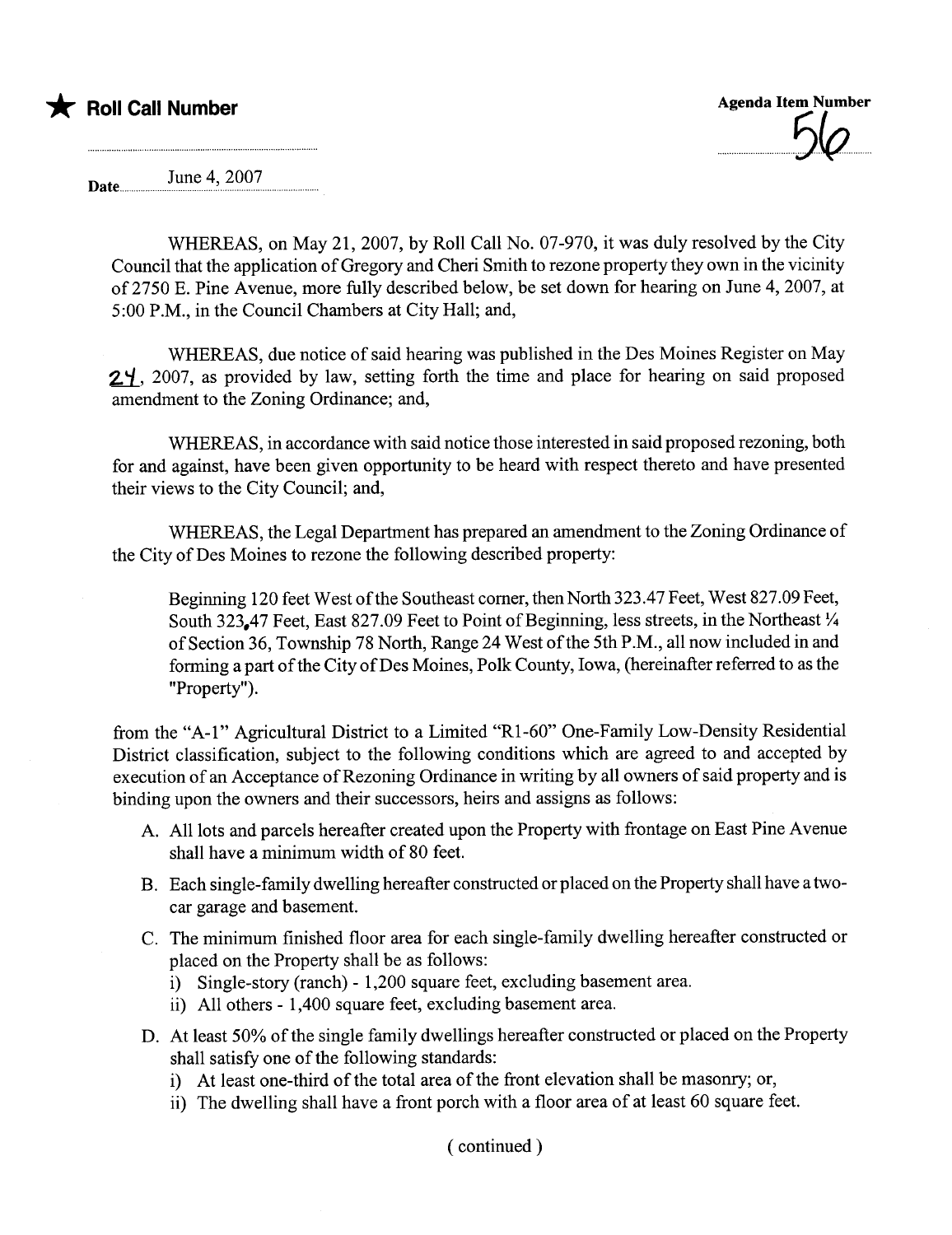

**Agenda Item Number** 

#### June 4, 2007 Date...

E. The front elevation of each single-family dwelling hereafter constructed or placed on the Property must contain one of the following:

 $-2-$ 

- i) Shutters on each side of each window; or,
- ii) Window trim not less than 4" in width.
- F. The exterior of each dwelling hereafter constructed or placed on the Property must be of masonry (brick or stone) and/or vinyl, cedar, Masonite, or Hardi-Plank siding. If vinyl siding is selected, it must be greater than 40 mills thick.
- G. The roof on each dwelling hereafter constructed or placed on the Property shall be of architectural type shingles or cedar shakes.

NOW THEREFORE, BE IT RESOLVED, by the City Council of the City of Des Moines, Iowa, as follows:

1. Upon due consideration of the facts, statements of interested persons and arguments of counsel, the objections to the proposed rezoning of the Property to a Limited "RI-60" One-Family Low-Density Residential District are hereby overruled, and the hearing is closed.

2. The proposed rezoning is hereby found to be in conformance with the Des Moines 2020 Community Character Land Use Plan.

MOVED by passage of the rezoning ordinance. to adopt and approve the rezoning, subject to final

FORM APPROVED:

FORM APPROVED:<br>Cogs K. Brown

Roger K. Brown Assistant City Attorney G:\shared\...\rezoninglA Ltd Rezonig.wpd

| <b>COUNCIL ACTION</b> | <b>YEAS</b> | <b>NAYS</b>     | <b>PASS</b> | <b>ABSENT</b> |
|-----------------------|-------------|-----------------|-------------|---------------|
| <b>COWNIE</b>         |             |                 |             |               |
| <b>COLEMAN</b>        |             |                 |             |               |
| <b>HENSLEY</b>        |             |                 |             |               |
| <b>KIERNAN</b>        |             |                 |             |               |
| <b>MAHAFFEY</b>       |             |                 |             |               |
| <b>MEYER</b>          |             |                 |             |               |
| <b>VLASSIS</b>        |             |                 |             |               |
| <b>TOTAL</b>          |             |                 |             |               |
| <b>MOTION CARRIED</b> |             | <b>APPROVED</b> |             |               |

..........................................................................................

Mayor

#### **CERTIFICATE**

I, DIANE RAUH, City Clerk of said City hereby certify that at a meeting of the City Council of said City of Des Moines, held on the above date, among other proceedings the above was adopted.

IN WITNESS WHEREOF, I have hereunto set my hand and affixed my seal the day and year first above written.

City Clerk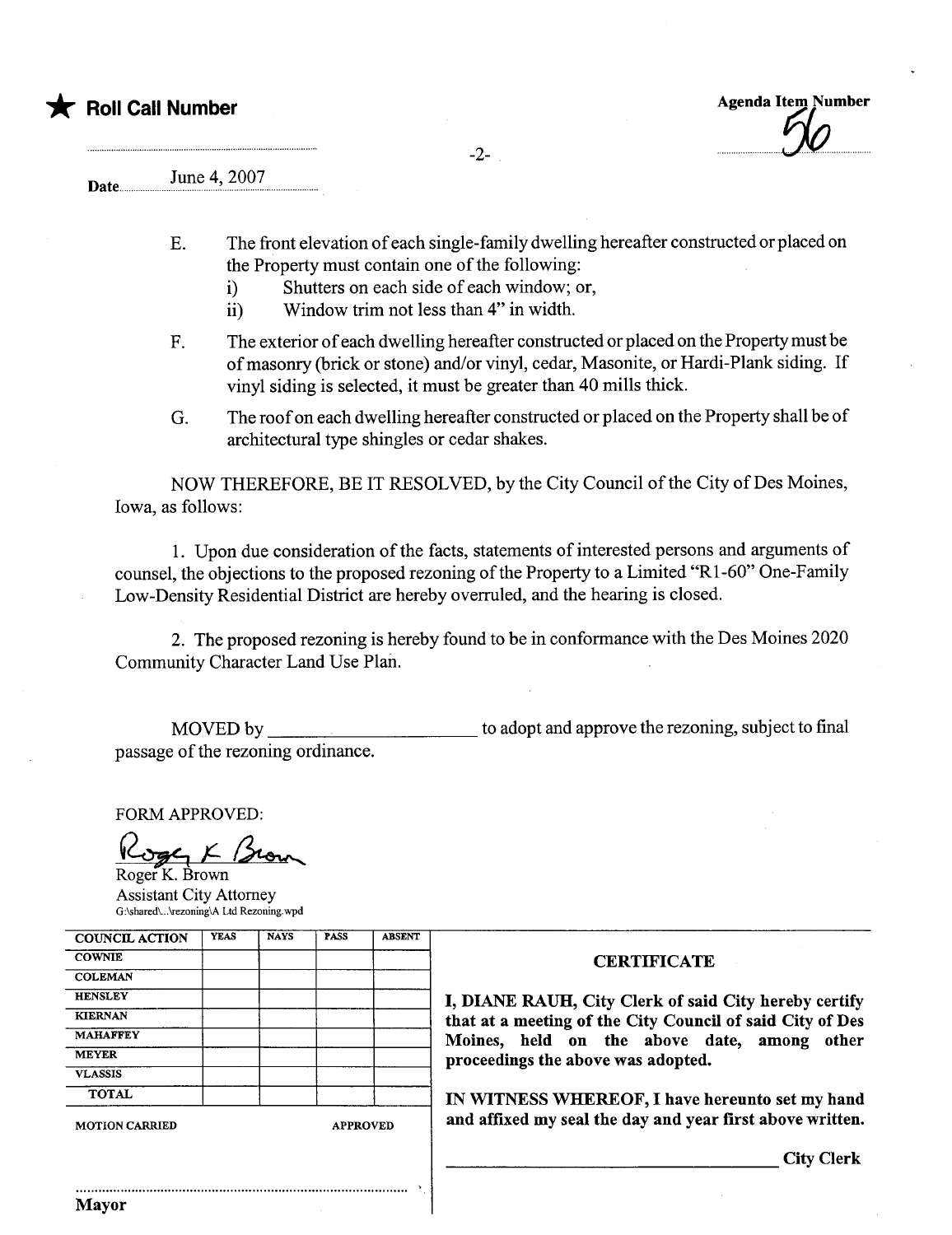| Pine Avenue.                        |              |                                                     |                                                                                  |          | Request from Gregory & Cheri Smith (owners) to rezone property located at 2750 E.                                                                                              |  |              | File #<br>ZON2007-00033 |   |
|-------------------------------------|--------------|-----------------------------------------------------|----------------------------------------------------------------------------------|----------|--------------------------------------------------------------------------------------------------------------------------------------------------------------------------------|--|--------------|-------------------------|---|
| <b>Description of</b><br>Action     | development. |                                                     |                                                                                  |          | Rezone property from "A-1" Agricultural District to "R1-60" One-Family Low-Density<br>Residential District, to allow subdivision of the property for single-family residential |  |              |                         |   |
| 2020 Community Character<br>Plan    |              |                                                     | Easter Lake New Town Plan: General Development Zone - Low Density<br>Residential |          |                                                                                                                                                                                |  |              |                         |   |
| Horizon 2025 Transportation<br>Plan |              | No Planned Improvements                             |                                                                                  |          |                                                                                                                                                                                |  |              |                         |   |
| <b>Current Zoning District</b>      |              | "A-1" Agricultural District                         |                                                                                  |          |                                                                                                                                                                                |  |              |                         |   |
| <b>Proposed Zoning District</b>     |              | "R1-60" One-Family Low-Density Residential District |                                                                                  |          |                                                                                                                                                                                |  |              |                         |   |
| <b>Consent Card Responses</b>       |              |                                                     | Not In Favor<br>In Favor                                                         |          | Undetermined                                                                                                                                                                   |  | % Opposition |                         |   |
| Inside Area                         |              |                                                     |                                                                                  |          |                                                                                                                                                                                |  |              |                         |   |
| Outside Area                        |              | 3                                                   |                                                                                  | n        | 0                                                                                                                                                                              |  | 20%          |                         |   |
| <b>Plan and Zoning</b>              | Approval     |                                                     |                                                                                  | $13 - 0$ | Required 6/7 Vote of the                                                                                                                                                       |  | <b>Yes</b>   |                         |   |
| <b>Commission Action</b>            |              | Denial                                              |                                                                                  |          | <b>City Council</b>                                                                                                                                                            |  | No           |                         | X |

Gregory Smith - 2750 E Pine Avenue





 $\sim$ 

 $56$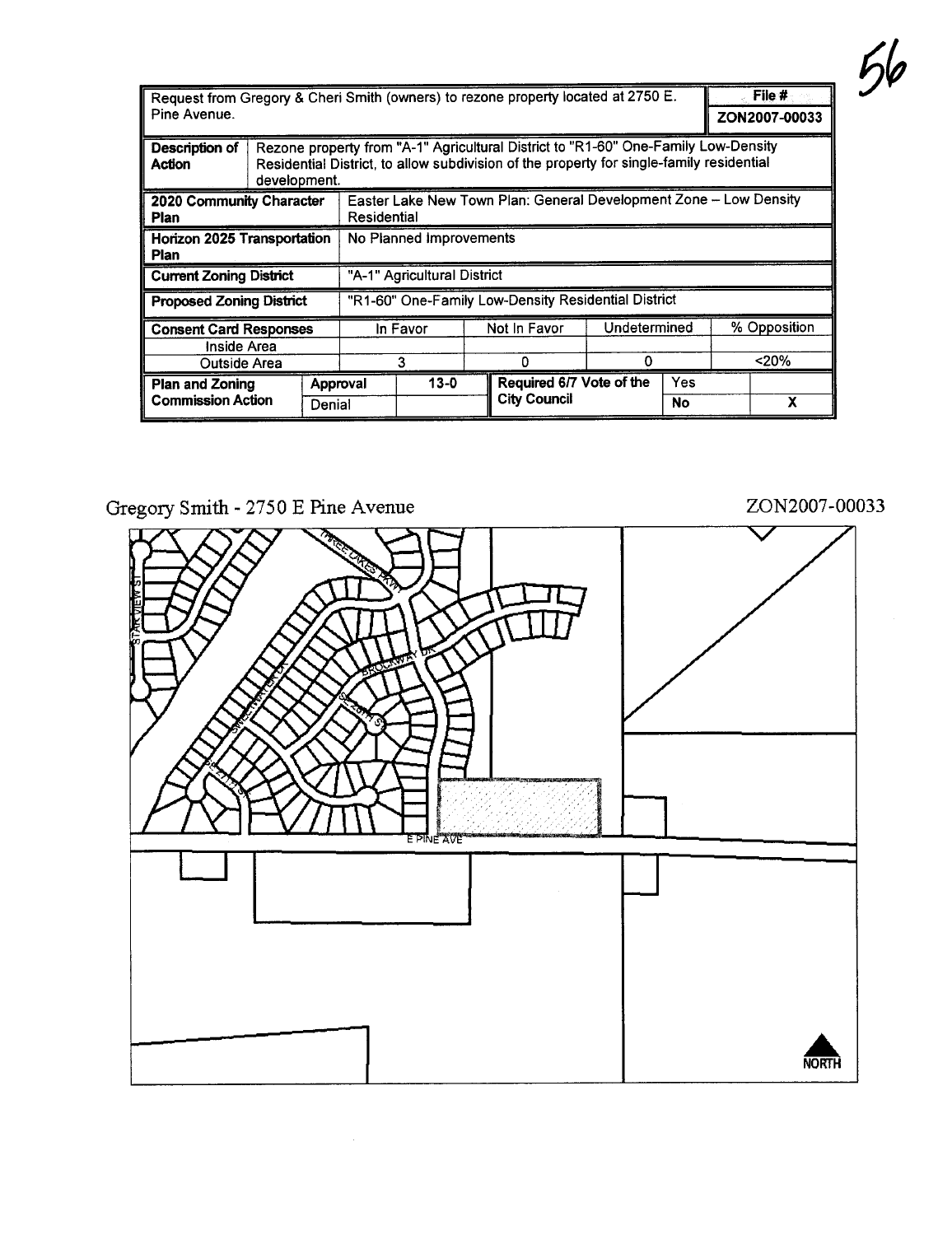May 21,2007

| ٠                      |  |
|------------------------|--|
| Date                   |  |
| <sup>Agenda</sup> Item |  |
| Roll Call #.           |  |

Honorable Mayor and City Council City of Des Moines, Iowa

Members:

Communication from the City Plan and Zoning Commission advising that at their meeting held May 3, 2007, the following action was taken:

# COMMISSION RECOMMENDATION:

After public hearing, the members voted 13-0 as follows:

|                                               | <b>Commission Action:</b> | Yes | <b>Nays</b> | Pass | Absent |
|-----------------------------------------------|---------------------------|-----|-------------|------|--------|
|                                               | David Cupp                |     |             |      | Χ      |
|                                               | <b>Shirley Daniels</b>    | X   |             |      |        |
|                                               | Dann Flaherty             |     |             |      | X      |
| <b>CITY OF DES MOINES</b>                     | <b>Bruce Heilman</b>      | Χ   |             |      |        |
|                                               | Jeffrey Johannsen         | Χ   |             |      |        |
|                                               | Greg Jones                | X   |             |      |        |
| <b>CITY PLAN AND ZONING COMMISSION</b>        | <b>Frances Koontz</b>     | Χ   |             |      |        |
| ARMORY BUILDING<br>602 ROBERT D. RAY DRIVE    | Kaye Lozier               |     |             |      |        |
| DES MOINES. IOWA 50309-1881<br>(515) 283-4182 | Jim Martin                | χ   |             |      |        |
|                                               | <b>Brian Millard</b>      | Χ   |             |      |        |
| ALL-AMERICA CITY                              | <b>Brook Rosenberg</b>    | Χ   |             |      |        |
| 1949, 1976, 1981<br>2003                      | Mike Simonson             | Χ   |             |      |        |
|                                               | Kent Sovern               | Χ   |             |      |        |
|                                               | Tim Urban                 | χ   |             |      |        |
|                                               | <b>Marc Wallace</b>       | Χ   |             |      |        |

APPROVAL of a request from Gregory & Cheri Smith (owners) to rezone property located at 2750 E. Pine Avenue from the "A-1" Agricultural District to the "R1-60" One-Family Low-Density Residential District, to allow subdivision of the property for single-family residential development subject to the owner agreeing to the following conditions: (ZON2007 -00033)

- 1. Lots platted with frontage on East Pine Avenue must have a minimum of 80' in width.
- 2. Each single-family dwelling unit shall have a two-car garage and basement.
- 3. The minimum building floor areas for single-family residential shall be as follows:
	- a) Single-story (ranch) 1,200 square feet, excluding basement area.
	- b) Two-story 1,400 square feet, excluding basement area.
- 4. 1/3 to 1/2 masonry or a 50 square foot porch shall be required on the front elevation of at least 50% of the single-family dwellings.
- 5. The front elevation of each single-family home constructed must contain one of the following:
	- a) Shutters on each side of each window; or
	- b) Window trim not less than 4" in width.

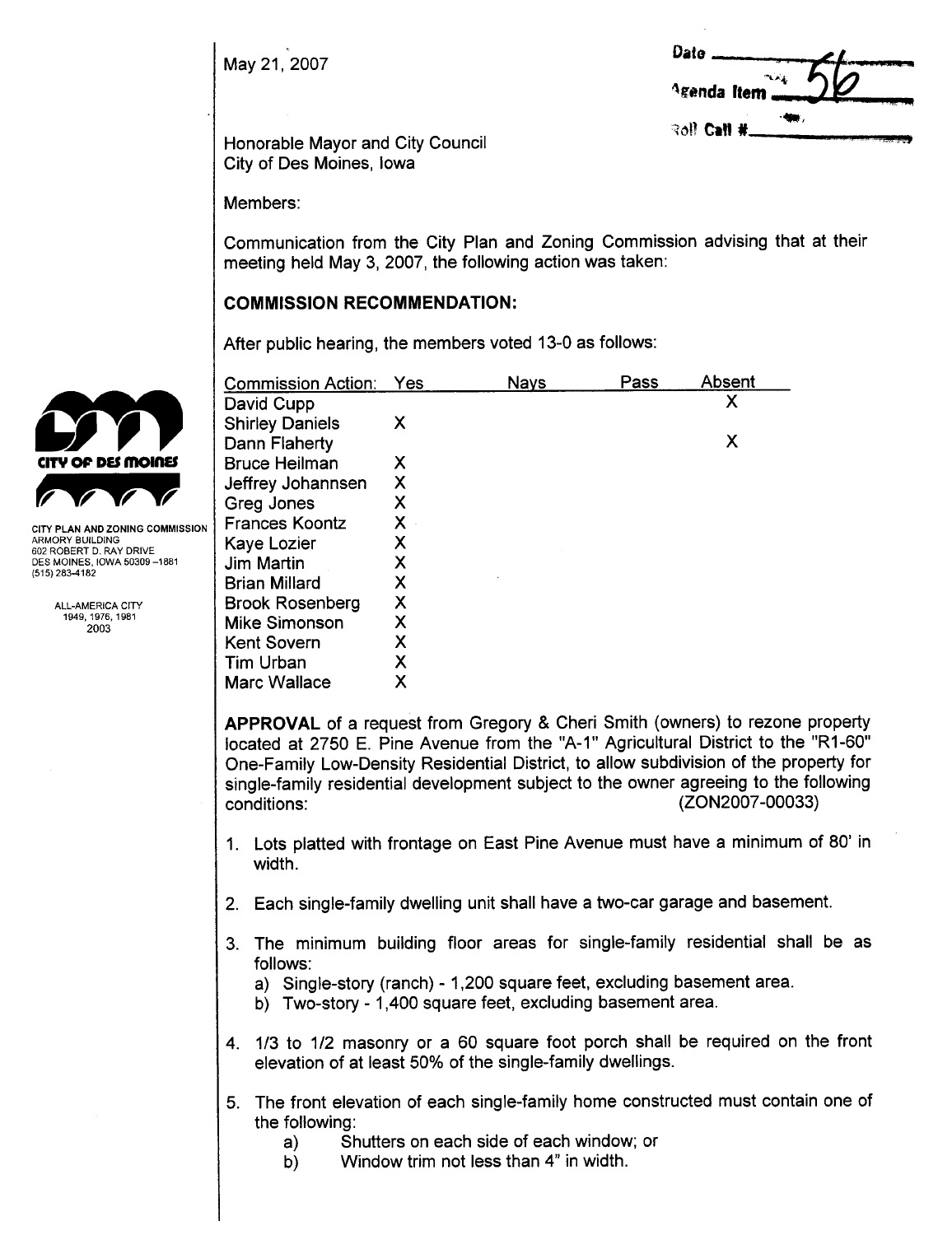- 6. The exterior of each single-family home must be of masonry (brick or stone) and/or vinyl, cedar, Masonite, or Hardi-Plank siding. If vinyl siding is selected, it must be greater than 40 mils thick.
- 7. The roof on any home constructed shall be of architectural type shingles or cedar shakes.

Written Responses 3 In Favor o In Opposition

This item would not require a 6/7 vote of City Council.

# STAFF RECOMMENDATION AND BASIS FOR APPROVAL

Part A) Staff recommends that the requested rezoning be found in conformance with the Des Moines' 2020 Community Character Plan as amended by the Easter Lake New Town Plan. Part B) Staff recommends approval of the requested rezoning subject to the owner agreeing to the following conditions:

- 1. Lots platted with frontage on East Pine Avenue must have a minimum of 80' in width.
- 2. Each single-family dwelling unit shall have a two-car garage and basement.
- 3. The minimum building floor areas for single-family residential shall be as follows:
	- a. Single-story (ranch) 1,200 square feet, excluding basement area.
	- b. Two-story 1,400 square feet, excluding basement area.
- 4. 1/3 to 1/2 masonry or a 60 square foot porch shall be required on at least 50% of the single-family dwellings.
- 5. The front elevation of each single-family home constructed must contain one of the following:
	- a. Shutters on each side of each window; or
	- b. Window trim not less than 4" in width.
- 6. The exterior of each single-family home must be of masonry (brick or stone) and/or vinyl, cedar, Masonite, or Hardi-Plank siding. If vinyl siding is selected, it must be greater than 40 mills thick.
- 7. The roof on any home constructed shall be of architectural type shingles or cedar shakes.

# STAFF REPORT

#### i. GENERAL INFORMATION

- 1. Purpose of Request: The applicant is seeking to rezone for development of a single-family residential lot subdivision.
- 2. Size of Site: 5.29 acres (230,432 square feet)
- 3. Existing Zoning (site): "A-1" Agricultural District.
- 4. Existing Land Use (site): Single-family dwelling and open space.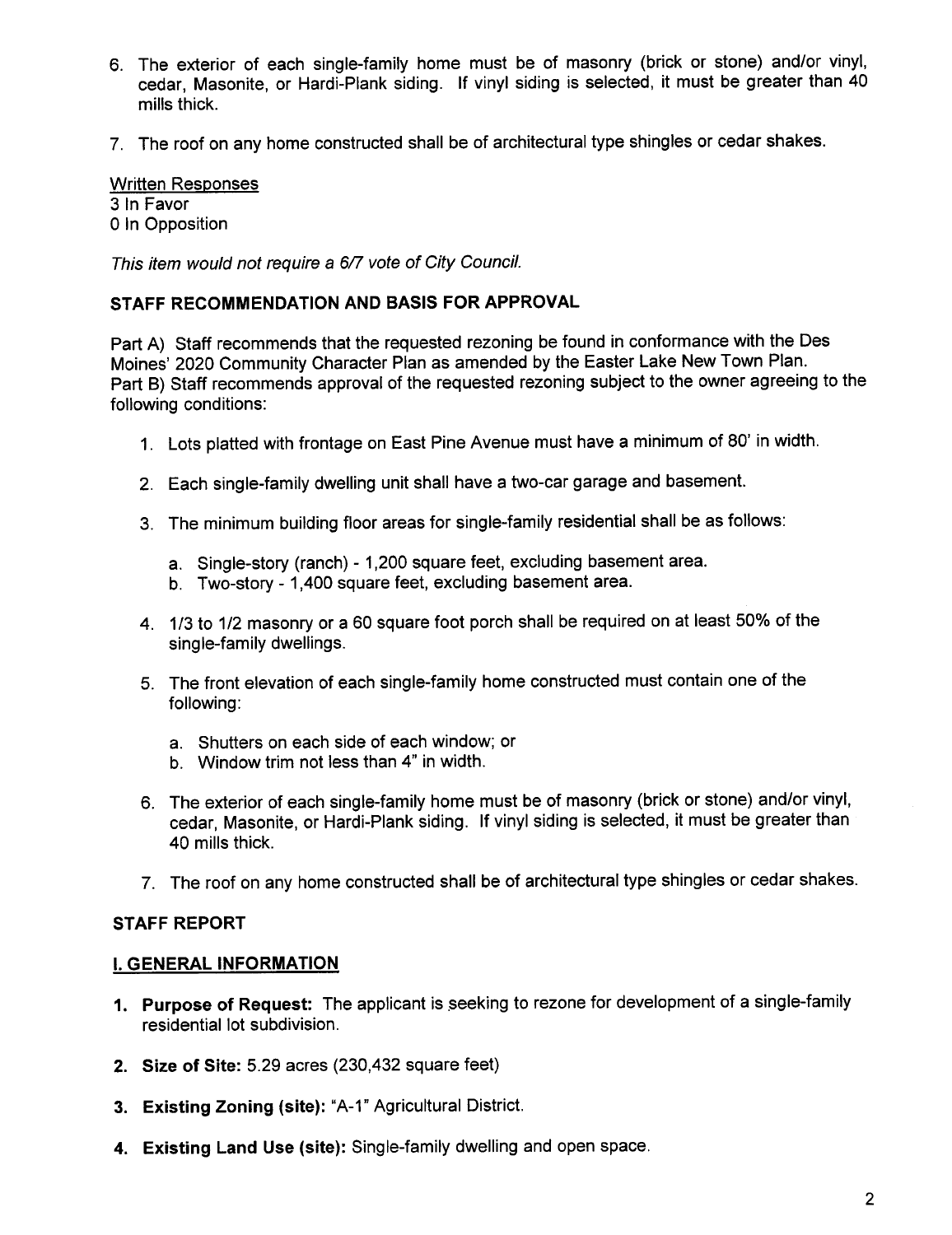# 5. Adjacent Land Use and Zoning:

- North "PUD". Three Lake Estates Phase II (approved townhomes and single-family dwellngs), Use is vacant land that has been prepared with rough grading for future development.
- South  $-$  "A-1", Use is agricultural.
- East "PUD", Uses are single-family dwellings and vacant land that has been prepared with rough grading for future development.
- $West "PUD"$ , Use is single-family dwellings.
- 6. General Neighborhood/Area Land Uses: The subject property is within a transition area between recent residential neighborhood development and rural acreages adjacent to agricultural development.
- 7. Applicable Recognized Neighborhood(s): Bloomfield/Allen Neighborhood Association.
- 8. Relevant Zoning History: N/A.
- 9. 2020 Community Character Land Use Plan Designation: Low Density Residential described in the Easter Lake New Town Land Use Plan as areas developed with exclusively single-family up to 3.4 units per net acre.
- 10. Applicable Regulations: The Commission reviews all proposals to amend zoning regulations or zoning district boundaries within the City of Des Moines. Such amendments must be in conformance with the comprehensive plan for the City and designed to meet the criteria in §414.3 of the Iowa Code. The Commission may recommend that certain conditions be applied to the subject property if the property owner agrees in writing, in addition to the existing regulations. The recommendation of the Commission will be forwarded to the City CounciL.

# II. ADDITIONAL APPLICABLE INFORMATION

- 1. Natural Features: The subject property contains scattered trees primarily along the fence lines. There are more concentrated young trees and vegetation to the north and west of the existing single-family dwelling.
- 2. Drainage/Grading: There is an open drainage way running southwest to northeast over the eastern third of the subject property. Future subdivision of the property wil be required to provide for storm water management in conformance with the platting requirements. Singlefamily dwellings with basements will be required to connect footing drains to public storm sewer or provide an alternative method approved by the Engineering staff in the Permit & Development Center.
- 3. Utilities: The developer of the property will be required to provide any and all necessary utility extensions to serve residential development through the subdivision platting process. Sanitary sewer is generally available from Three Lakes Parkway for lots that would front to the west. Sanitary sewer provision for the remaining portion of the property will most likely need to be extended from the proposed townhomes to the north as the Three Lakes Estates Phase II area builds out.
- 4. Traffic/Street System: The property fronts both East Pine Avenue and Three Lakes Parkway. The density permitted by the proposed development would not generate traffic volumes requiring any upgrade of those street facilties.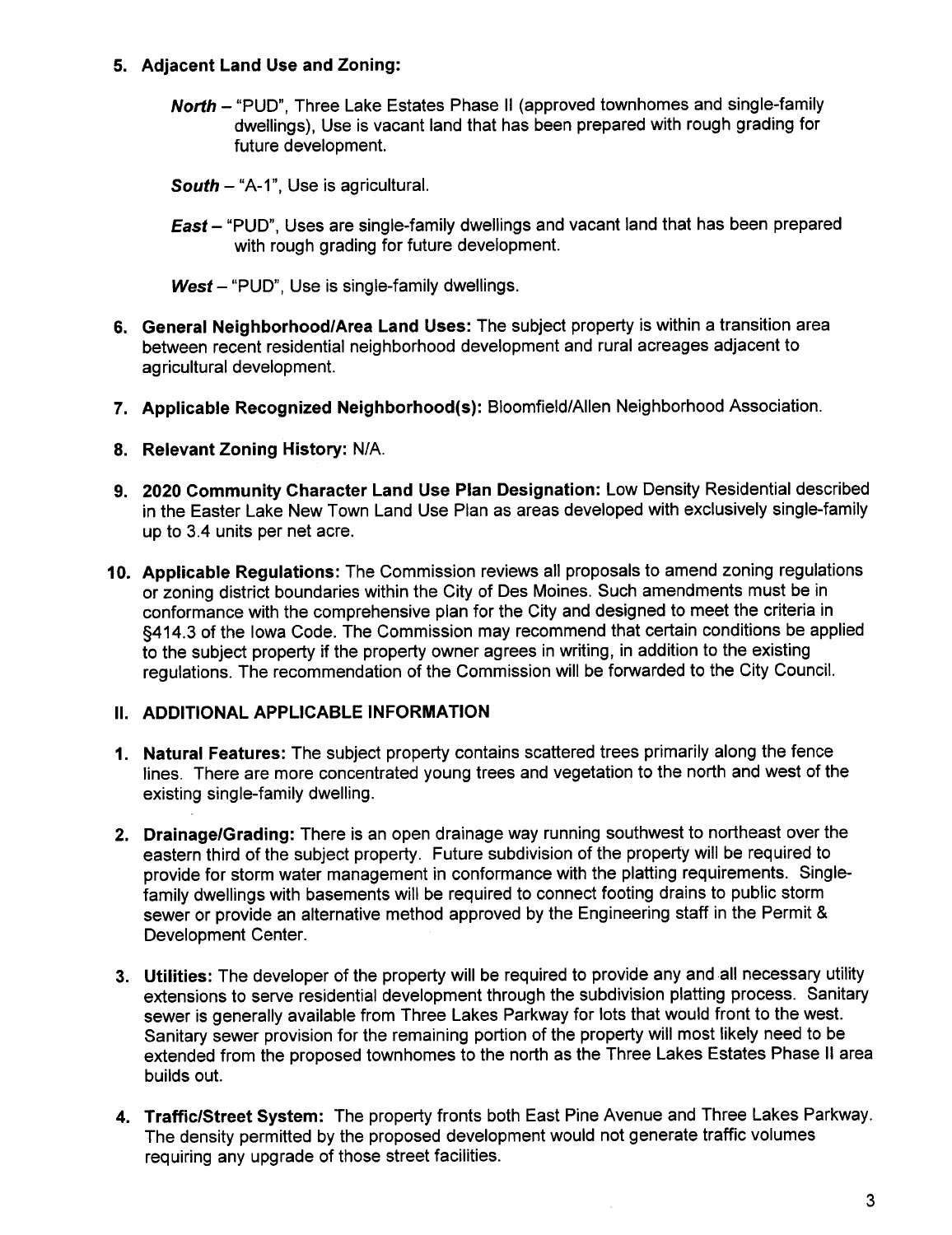- 5. Access or Parking: A limited number of future single-family lots on the subject property would derive their driveway access from East Pine Avenue. This will be reviewed with any proposed plat. It is unlikely that any secondary access road or frontage system will be necessary.
- 6. Des Moines' 2020 Community Character Plan: The maximum densities allowed by the proposed zoning would keep the density within the Low Density Residential designation in the East Lake New Town Plan future land use. The applicant has provided a sketch of a potential lot layout and indicated large lots fronting East Pine Avenue and smaller lots fronting Three Lakes Parkway that would reflect the single-family lot pattern recently developed across the street to the west. Based on that sketch, staff recommends that only the lots exclusively with frontage on Three Lakes Parkway be able to be less than 80' wide. Lots with frontage on East Pine Avenue should have widths of 80' or greater.
- 7. Urban Design: In order to remain compatible with residential development to the west, staff believes that conditions should be placed on the property to require certain limitations on the physical design. The following are conditions that are consistent with those on land recently zoned (non-PUD) for single-family dwellings in the Easter Lake New Town Area.
	- A. Each single-family dwelling unit shall have a two-car garage and basement.
	- B. The minimum building floor areas for single-family residential shall be as follows:
		- a. Single-story (ranch) 1,200 square feet, excluding basement area.
		- b. Two-story 1,400 square feet, excluding basement area.
	- C. 1/3 to 1/2 masonry or a 60 square foot porch shall be required on at least 50% of the single-family dwellings.
	- D. The front elevation of each single-family home constructed must contain one of the following:
		- a. Shutters on each side of each window; or
		- b. Window trim not less than 4" in width.
	- E. The exterior of each single-family home must be of masonry (brick or stone) and/or vinyl, cedar, Masonite, or Hardi-Plank siding. If vinyl siding is selected, it must be greater than 40 mills thick.
	- F. The roof on any home constructed shall be of architectural type shingles or cedar shakes.

# SUMMARY OF DISCUSSION

Erik Lundy: Presented staff report and recommendation and noted there is a significant amount of woodlands along the north and west portion of the property. Noted this item would return as a preliminary plat.

Jeffrey Johannsen joined the meeting at 6:18 p.m.

Tim Urban: Asked what the corner lot frontage would be.

Erik Lundy: Noted it to be 84' and explained it may change.

Tim Urban: Asked if the only reason they were seeking an R1-60 was to accommodate three lots. Asked if the property were zoned R1-60, if all the vegetation would have to be removed to provide for the setbacks and frontage along Three Lakes Parkway.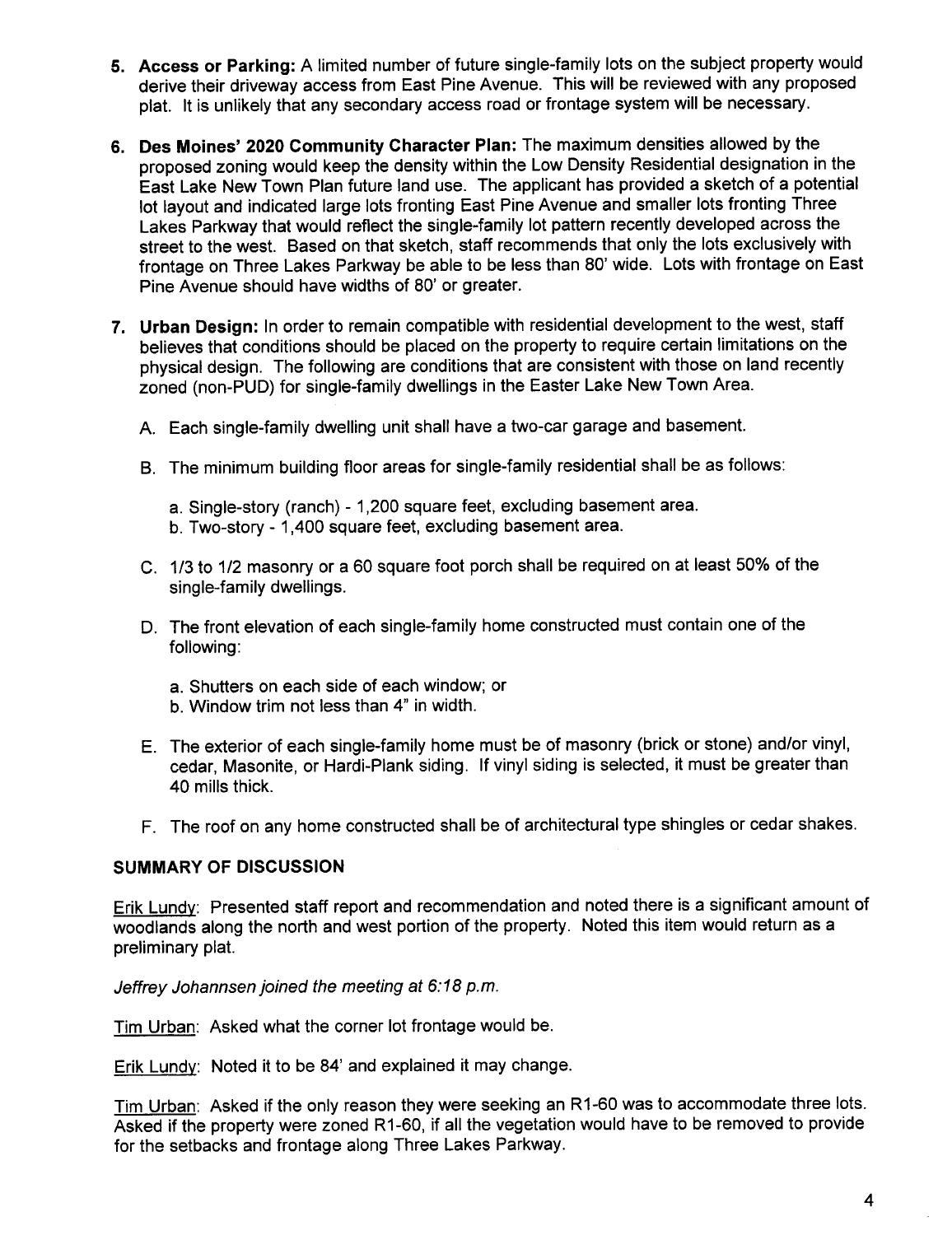Erik Lundy: Noted the developer may be able to bring excavating equipment in and under conventional methods most of the foliage would be affected. He noted the vegetation at the Southwest corner is thicker. Indicated there is a little more than a fencerow of trees along the frontage. The applicant is attempting to preserve vegetation. The lots on the end would be easier to develop because they already have a paved street and would be on the sewer already.

Bruce Heilman: Asked if the strip to the east is a potential street and if there would be cul-de-sacs to the north.

Erik Lundy: Noted there would be a private drive off Brockway and there would be a pod of townhomes that has already been approved to the north. There are more single family lots north of Brockway but there are lots approved for bi-attached units and town homes that load on public streets.

Bruce Heilman: Suggested getting a street up north.

Erik Lundy: Noted there is a street to the east of the property that will access to the north and connect up near the ponds that are currently there.

Jim Martin: Noted there is another retention basin to the northeast.

Erik Lundy: Noted the road would deflect north and run further east and come out near the existing pond that he believed to be a silt pond at this time.

Greg Smith, 2750 E. Pine Avenue: Noted he and his wife have lived at this location for 20 years and they own and operate a business on the south side. Indicated staff has been supportive for helping them to develop the land. Explained Brian Meyer seemed to approve the project and he suggested they present the plan to the Bloomfield Neighborhood Association. There were 20-30 people in attendance and he did not think anyone was in opposition. They sent out post cards to the surrounding residents to attend a meeting at their home. Only one family attended but after hearing the plan they were in approval. He asked for a clarification on what the architectural shingles were.

Erik Lundy: Explained they are the type generally approved in developments now and described them to have a shake look but are still an asphalt-type shingle; they are not a tab-type shingle.

Greg Smith: Noted they were in agreement with staff recommendations and appreciated their input, but were concerned about the three large lots on the eastern end where they were requiring an 80' wide home and asked if it could be downsized to 60 or 70'. They were in agreement with the rest of staff recommendations and would adhere to them. Noted the trees are of poor quality and provide more windbreak in the summer than in the winter. There are a lot of volunteer trees of soft wood and they lose trees to breakage and damage. They have been cleaning up trees and are trying to save some of the better ones if possible. One of the lots they were able to save 5 good trees and stil provide for setbacks and for machinery to come in. His son will build on that property if everything is approved. The rest of the property on the east end from their property; to the east it is fairly wide open property. As the land falls down to the east there is a draw with a small grove of trees and they would like to preserve all of them.

Tim Urban: Noted they will have to identify valuable trees to determine how many of them can be saved once driveways and pads are established in the platting stage.

Kent Sovern: Referred to item #1 in the staff recommendation, noting lots platted with frontage on East Pine were to have a minimum of 80'; clarified it is the lot that is 80' and not the houses.

Greg Smith: He thought the request was for an 80' wide house. Noted the lots would be 156' wide; he was amenable to the lot size.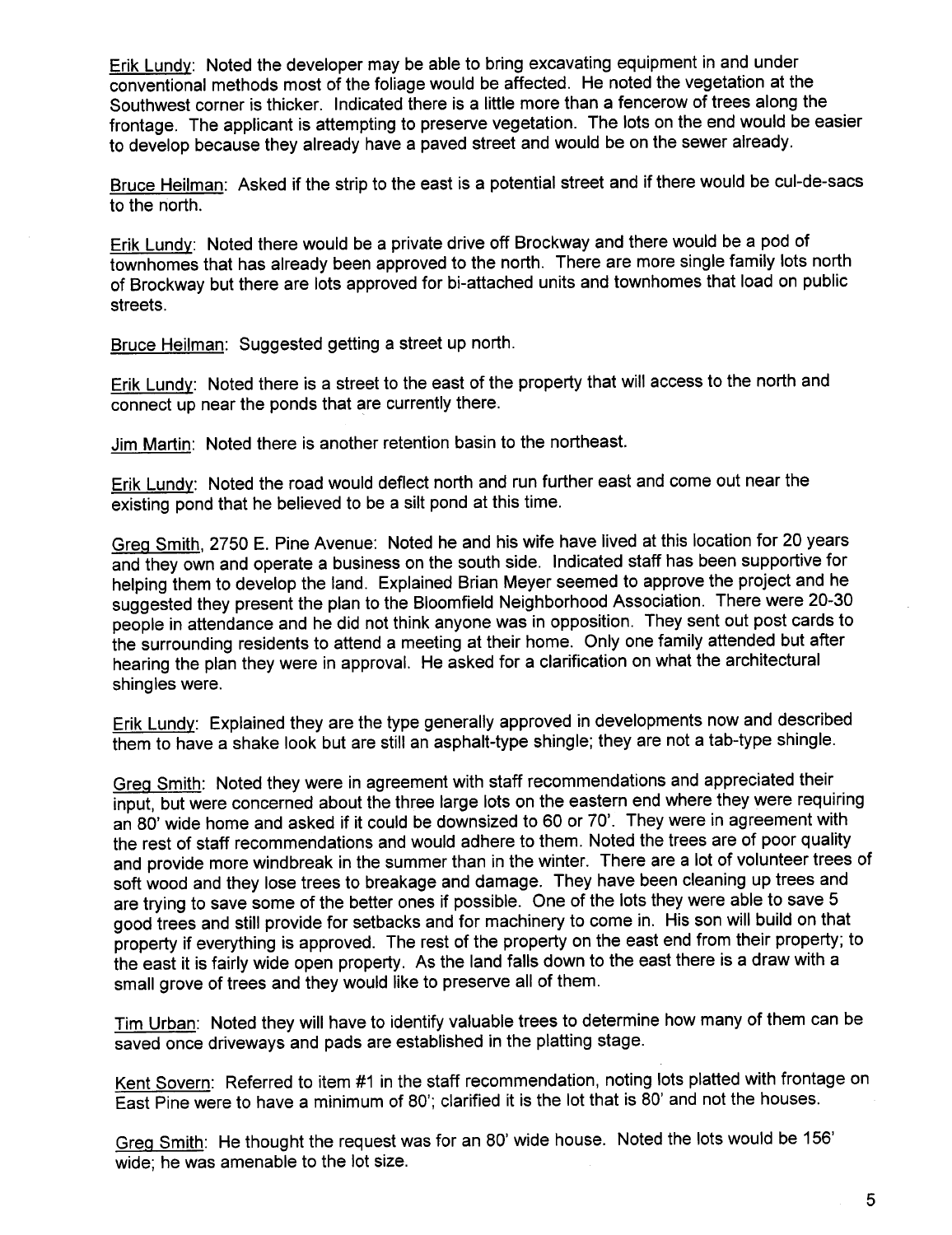# CHAIRPERSON OPENED THE PUBLIC HEARING

There was no one in the audience to speak on this item.

### CHAIRPERSON CLOSED THE PUBLIC HEARING

Jim Martin: Moved staff recommendation.

Brook RosenberQ: Asked if the 2 car garages would have to be attached.

Erik Lundy: Noted it was not distinguished in the staff report but the Commission could stipulate that they be attached. Staff wanted to be flexible and make sure there was a place for storage for two vehicles.

Motion passed 13-0 (David Cupp was absent for the vote).

Respectfully submitted,

 $\mathcal{E}_{\mu}$ le M Erik Lundy, AICP $\bigcirc$  (

Senior Planner

EML:dfa

**Attachment**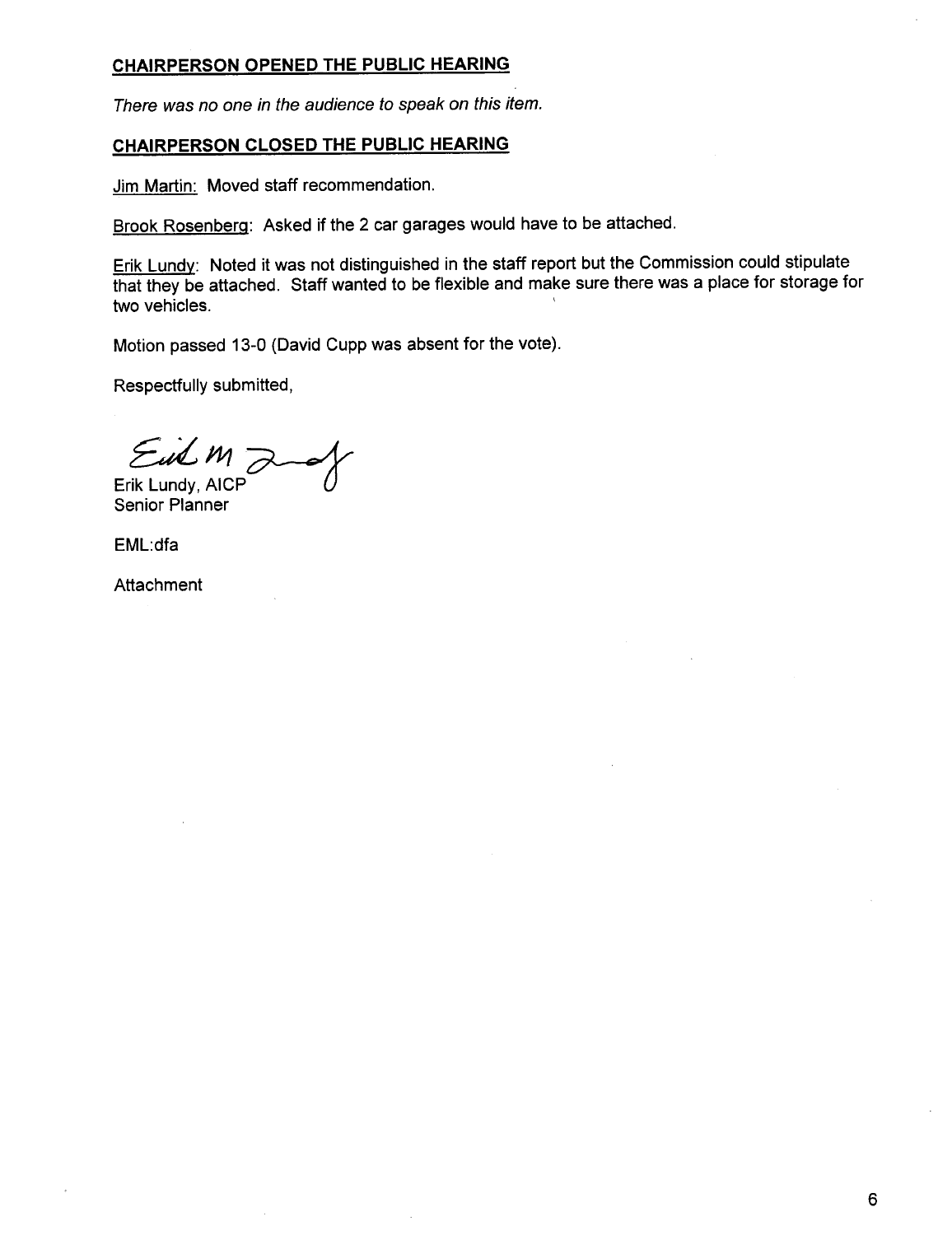$412667$  $200700033$  $\ldots$   $\mathbb{Z}^d$ Date\_ Item (am not) in favor of the request.  $\mathbf{a}$ m) Circle OpenCEIVED <u>Sheryl</u> **Print Name**  $^{\prime}$ APR 302007  $\sqrt{1011}$ Signature **COMMUNITY DEVELOPMENT**  $\tilde{\mathcal{F}}$ **DEPARTMENT** 268 Address Reason for opposing or approving this request may be listed below:  $2007$ 00033  $4/15/07$ Date "Item  $\sqrt{am}$  (am not) in favor of the request. Circle One) RECEIVED m Name Celit Ledite Toust Print APR 3 0 2007 COMMUNITY DEVELOPMENT Signature **DEPARTMENT** 2683 & PAVE AUS **Address** Reason for opposing or approving this request may be listed below: L.

 $\mathbb{R}^m$